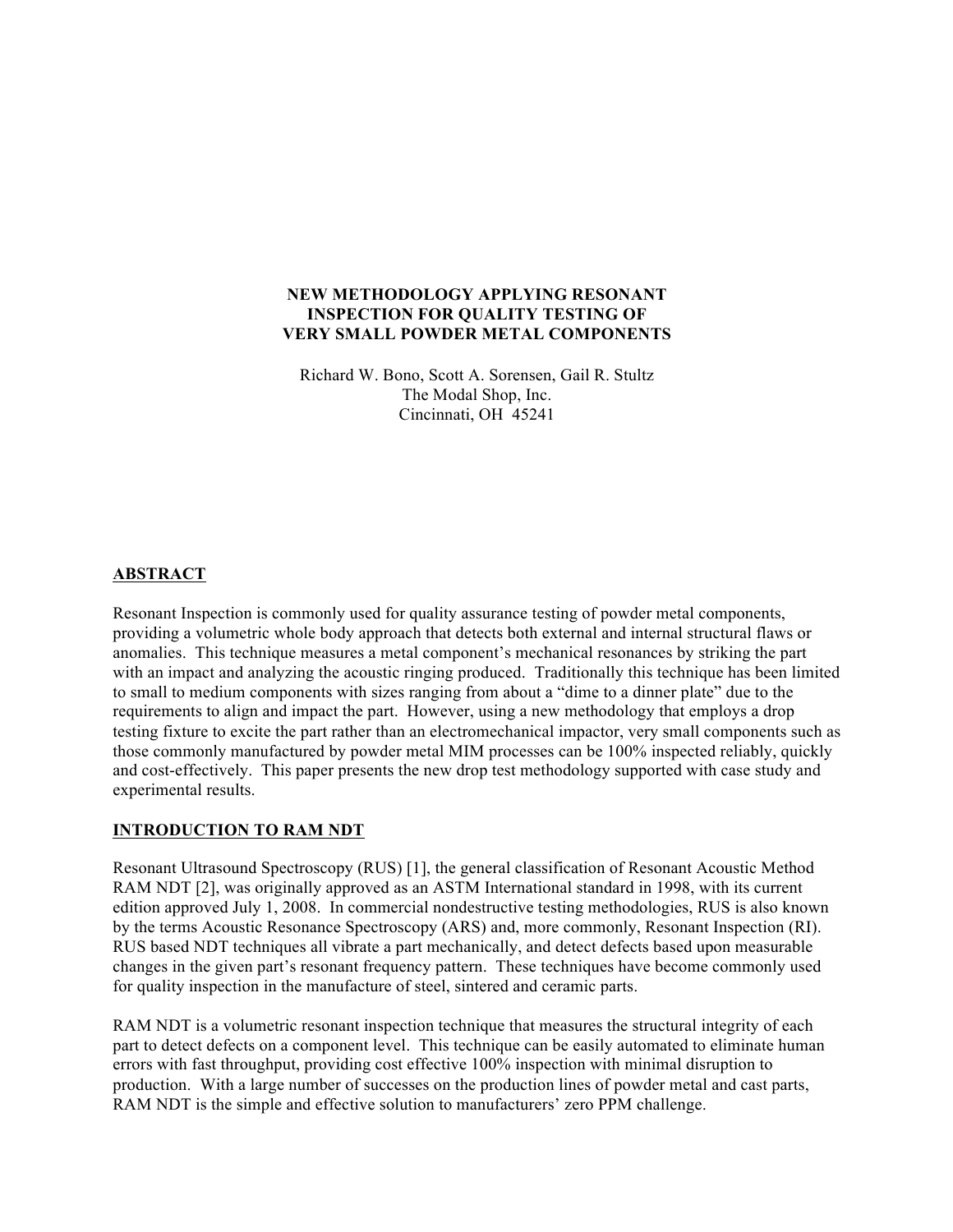Traditional NDT techniques, for example magnetic particle or dye penetrant testing, focus on detecting and diagnosing defects. They use visual or imaging techniques that scan for indications of specific defects. For production line quality inspection, identifying the type of defect itself is secondary to identifying the defective parts themselves. While diagnosing specific defects is applicable when evaluating and inspecting some systems, such as using ultrasonics to inspect gas pipelines, it is not appropriate for high volume 100% inspection of manufactured metal parts. For these production lines it is of primary importance to detect *if* a part is non-conforming rather than *why*. Therefore, an end-of-line "go/no go" objective inspection which can provide reliable 100% sorting is preferred to subjective diagnosis. RAM NDT can provide such inspections and can also prove useful in root cause analysis of defects.

Resonant Inspection (RI) measures the structural response of a part and evaluates it against the statistical variation from a control set of good parts to screen defects. Its volumetric approach tests the whole part, both for external and internal structural flaws or deviations, providing objective and quantitative results. This structural response is a unique and measurable signature, defined by a component's mechanical resonances. These resonances are a function of part geometry and material properties and are the basis for RI techniques. By measuring the resonances of a part, one determines the structural characteristics of that part in a single test. Typical flaws and defects that can adversely affect the structural characteristics of a part are given in Table 1 for powder metal, cast and forged applications. Many of the traditional NDT techniques can detect these flaws as well, but often only RI can detect all in a single test, throughout the entire part (including deep sub-surface defects), in an automated and objective fashion.

| <b>Powder Metal</b> | Cast            | Forged         |
|---------------------|-----------------|----------------|
| Cracks              | Cracks          | Cracks         |
| Chips               | Cold shuts      | Double strikes |
| Voids               | Nodularity      | Porosity       |
| Hardness            | Porosity        | Hardness       |
| Inclusions          | Hardness        | Inclusions     |
| Heat treatment      | Inclusions      | Heat treatment |
| Decarb              | Heat treatment  | Quenching      |
| Oxides              | <b>Stresses</b> | Laps           |
| Contaminants        | Contaminants    | Contaminants   |
| Missed ops          | Missed ops      | Missed ops     |

**Table 1:** Typical structural defects commonly detectable by resonant inspection technique for powder metal, cast and forged processes.

After defective parts have been sorted with RI, complimentary traditional NDT techniques may provide a means for subjective diagnosis on the smaller subset of "rejected" parts. This is useful for determining a defect's root cause and ultimately improving the production processes. The ASME has published standards that detail each of the traditional NDT methodologies.

### **SCIENCE OF RESONANT INSPECTION**

Modal analysis is defined as the study of the dynamic characteristics of a mechanical structure or system. All structures, even structures such as metal gears or similar parts that are apparently rigid to the human eye, undergo elastic deformation as a result of applied forces. The structure itself deforms in a distinct, specific pattern. This structural dynamic behavior is defined by the mass, stiffness and damping of a given part's material properties and geometry. The deformations are described using modal analysis, see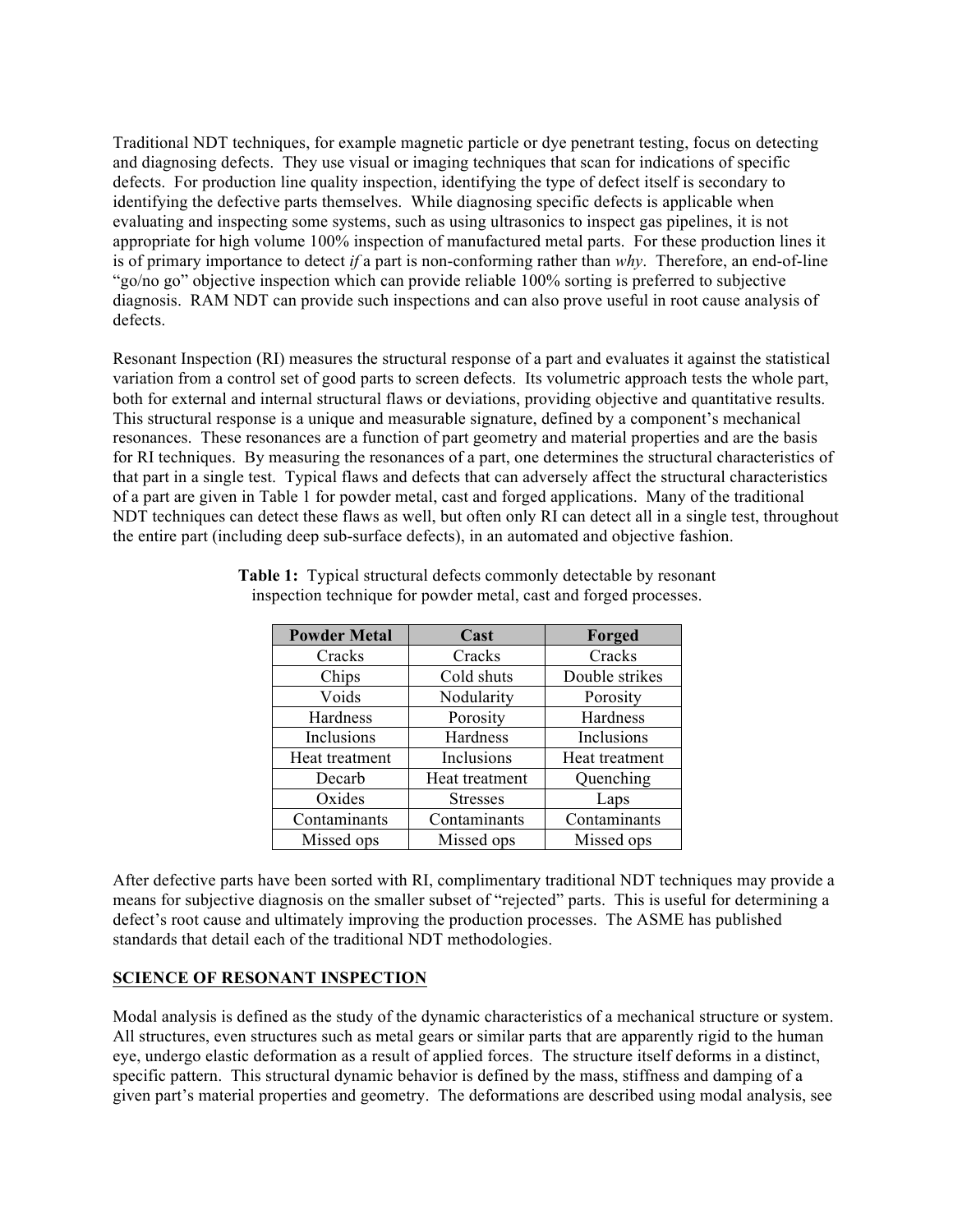reference [3]. Specifically, all structures have mechanical resonances, where the structure itself amplifies any energy imparted to it at certain frequencies. For example, tuning forks or bells will vibrate at very specific frequencies, their natural frequencies, for relatively long periods of time with just a small tap. The sound that is generated is directly due to these natural frequencies. In fact, any noise made by a structure is done so by its vibration. RAM NDT utilizes this structural dynamic behavior to evaluate the integrity and consistency of parts.

The natural frequencies are global properties of a given structure and the presence of structural defects causes shifts in some or all of these resonances depending upon how the flaw interacts with the specific deformation pattern. In general, resonant frequencies are proportional to changes in stiffness and inversely proportional to changes in mass. For example, a crack will change the stiffness in the region near the crack and a variation in density or the presence of porosity will change the mass. A crack defect typically reduces the stiffness in the material, thus decreasing the natural frequency. Similarly, porosity in a cast part reduces mass, thus increasing the natural frequency. These shifts are measurable if the defect is structurally significant with respect to the either the size or location of the flaw within a specific resonance mode shape. With some defects, a shift in resonant frequency can also be noticed audibly, such as a cracked bell that obviously does not ring true.

# **PRACTICAL APPLICATION OF RESONANT ACOUSTIC METHOD**

The Resonant Acoustic Method technique performs resonant inspection by impacting a part and "listening" to its acoustic spectral signature with a microphone as shown in Figure 1. The controlled impact provides broadband input energy to excite the part and the microphone allows for a non-contact measurement of the part's structural response. The part's mechanical resonances amplify the broadband input energy at its specific natural frequencies, indicated as peaks in the frequency spectrum (shown below the "black box" signal processor), measured by the microphone above the background noise in the test environment. "Good" parts (structurally sound) have consistent spectral signatures (i.e. the mechanical resonances are the same among part samples) while "bad" parts (structurally different) are different. Deviations in peak frequencies or amplitudes constitute a structurally significant difference that provides a quantitative and objective part rejection. NDT-RAM processes the individual spectra, evaluating these changes compared to a baseline template for the given part. The results are displayed on the industrial PC workstation, with the pass/fail decision communicated to the system PLC. An enlarged display of a typical spectrum from 0 to 50 kHz is given in Figure 2 and a zoomed display showing a typical frequency shift is given in Figure 3.



**Figure 1.** NDT-RAM process flow, (a) impact part using electromechanical hammer instrumented with a force transducer, (b) measure acoustical response with an industrial microphone, (c) process structural frequency response with LanSharc smart digital controller and (d) sort part against pass/fail criteria with NDT-RAM.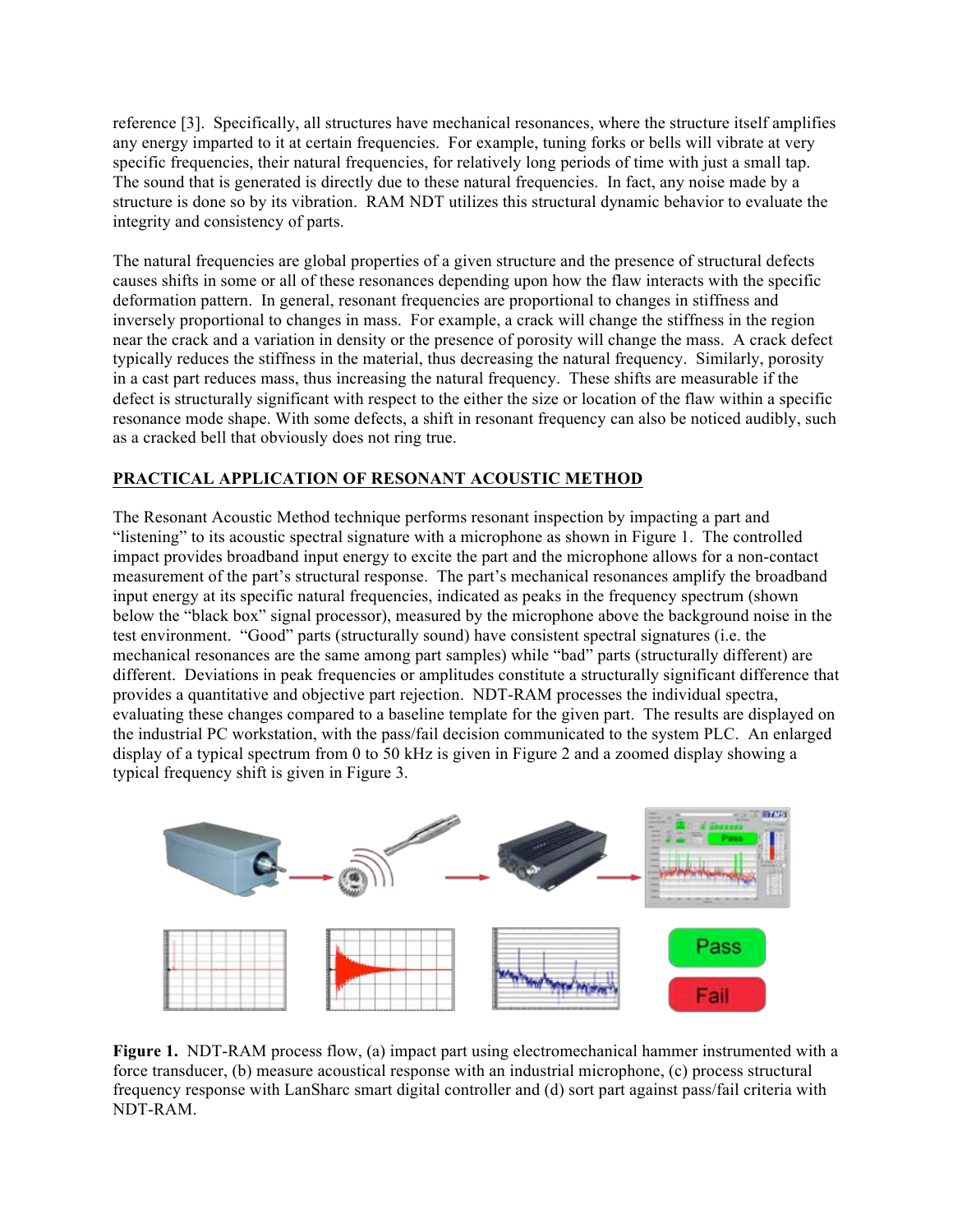

**Figure 2.** Typical acoustic signature, power spectrum to 50 kHz, for a metal part, shown as processed by NDT-RAM with criteria ranges (indicated with green "boxes") at seven natural resonant frequencies.



**Figure 3.** Data showing a typical frequency shift detected by NDT-RAM.

### **RESONANT ACOUSTIC METHOD APPLIED TO SMALL MIM PARTS**

As shown previously in Figure 1, RAM NDT has typically utilized a mechanical impactor to provide an impulsive force into the part specimen. However, this impactor can be ineffective for smaller parts, such as small MIM parts commonly used within medical devices as shown in Figure 4. Given the obvious need for 100% inspection of components used within medical instruments to ensure quality, a new drop test fixture design allows for the application of RAM NDT with a reliable excitation technique and sorting mechanism for very small powder metal parts.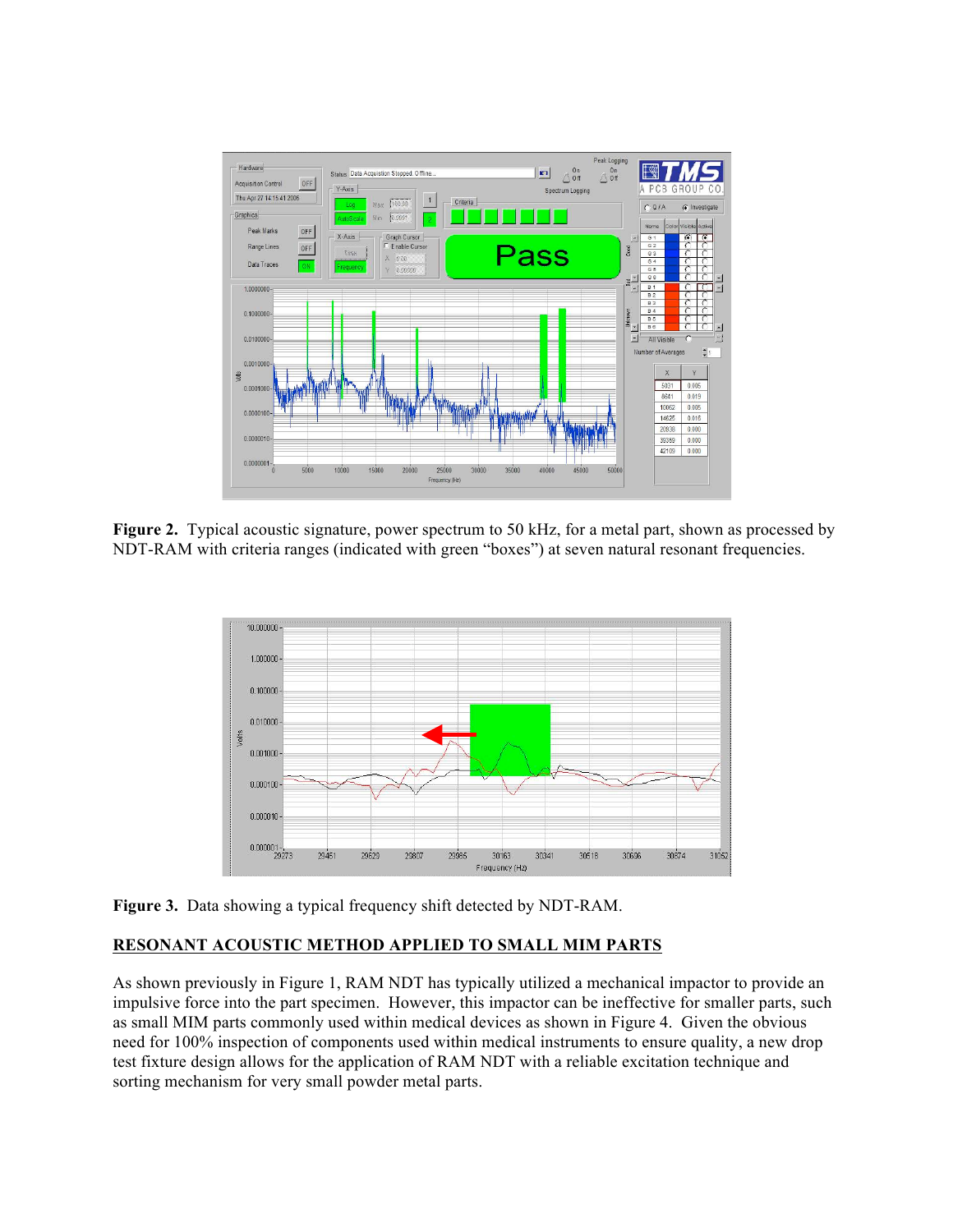**Figure 4.** Small MIM parts used in medical instruments.

The drop test fixture design, shown in Figure 5, uses gravity instead of an electromechanical impactor to generate the impulse force required for RAM NDT. Small MIM parts can be collected manually or with a bowl feeder and dropped through a tube directing the part into a chamber where it impacts the surface of a piezoelectric force transducer. This triggers the measurement of the part's acoustic resonant frequency signature by the microphone before the specimen comes to rest in a collector at the bottom of the chamber. Depending on the Pass/Fail result the collector sorts the "good" parts from the "bad" by rotating one direction or the other.



**Figure 5.** NDT-DTF Drop Test Fixture with LanSharc data processor and laptop controller.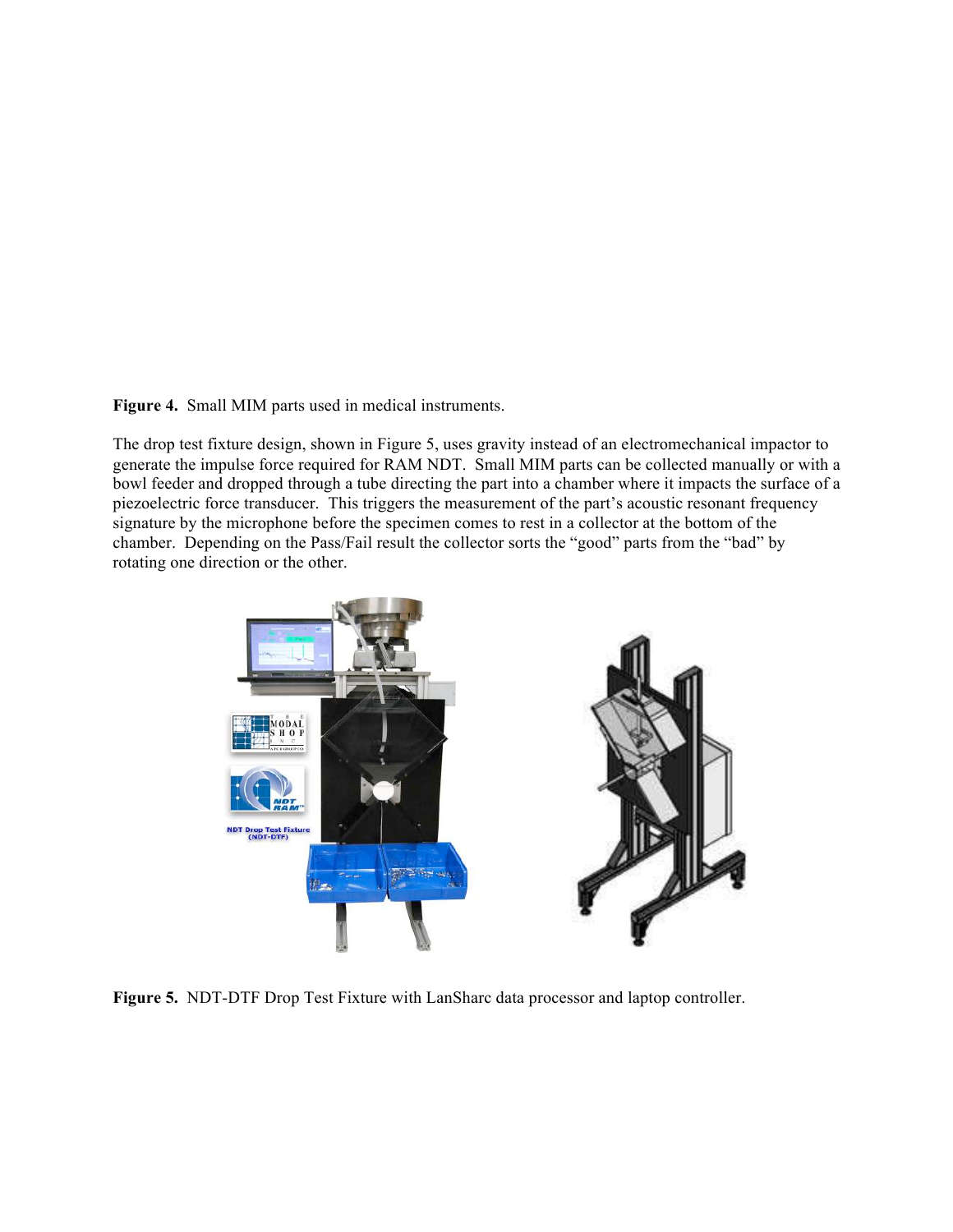### **CASE STUDY WITH EXPERIMENTAL RESULTS**

Figure 6 shows an example of a MIM medical component used for clamping/grasping. The manufacturer was experiencing flaws typical to MIM parts: cracks at various locations, missing features, broken teeth, and internal porosity. Their current part inspection method was 100% subjective visual inspection magnified via microscope to check the part for cracks and other flaw indications. This method proved less than 100% effective on external cracks and had no means of inspecting internal voids or porosity.



Figure 6. Part dropping on force sensor.

With RAM NDT and the drop test fixture, the manufacturer is able to perform objective 100% automated inspection and sorting of the parts. Using a vibratory bowl-feeder to ensure that each part is in the correct orientation and proper part spacing is maintained, the part drops into a feeder tube and strikes into a force sensor. This triggers data acquisition, the microphone measures the response and the system processes the frequency spectrum. NDT-RAM compares the specimen's resonant frequency peaks with statistically derived sorting criteria. These criteria contain frequency and amplitude limits for the given part type. In less than one second the test is complete and defective parts are sorted from the good.

The resonant frequency signature of the given MIM part is shown in Figure 7. The criteria limits, indicated by the green boxes, are established by experimentally testing a statistically significant number of good and flawed parts to determine which frequencies shift due to structural

defects. These criteria represent a part's minimum and maximum acceptable values in frequency and amplitude, indicating significant changes in structural properties such as density, mass, stiffness and dimensions.



**Figure 7.** MIM Part's resonant signature.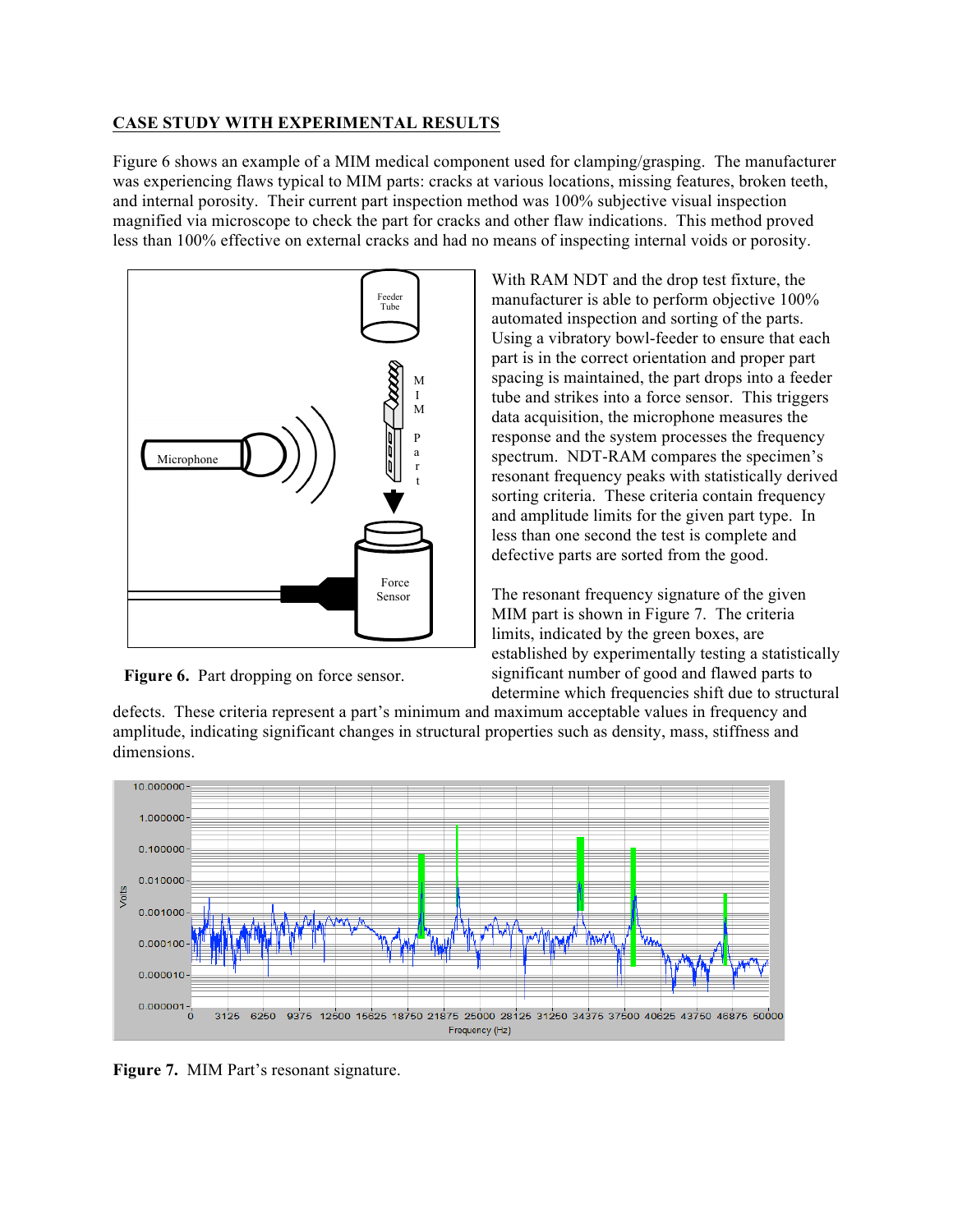Figure 8 shows the resonant frequency peaks for a large number of specimens at approximately 20 kHz. The blue traces are acceptable parts and the red traces are parts that have been proven defective. The "good" parts have consistent resonant frequency characteristics clustered at expected frequencies. Figure 9 removes the trace lines, displaying just the resonant peaks marked by an "x". Both displays show the exact same data set, but the second is significantly easier to decipher visually. These figures clearly show that structural defects cause a wide spread of resonant frequency shifts compared with the good parts. This wide range is caused by both external flaws (cracks, chips, missing features) and internal flaws (porosity, voids, inclusions, variations in densities) of varying degrees. The level or size of a flaw will directly reflect the amount of resonant frequency shift or movement.



**Figure 8.** All the MIM parts overlaid at approximately 20kHz.



**Figure 9.** All the MIM parts overlaid at approximately 20kHz with traces turned off.

Figure 10 graphically displays the standard deviation of the all of the tested resonant frequencies for both the good parts and the defective parts. This illustrates the wide range of frequency shifts that accompany structural defects in parts compared with the very consistent resonant frequency peaks measured across good samples.